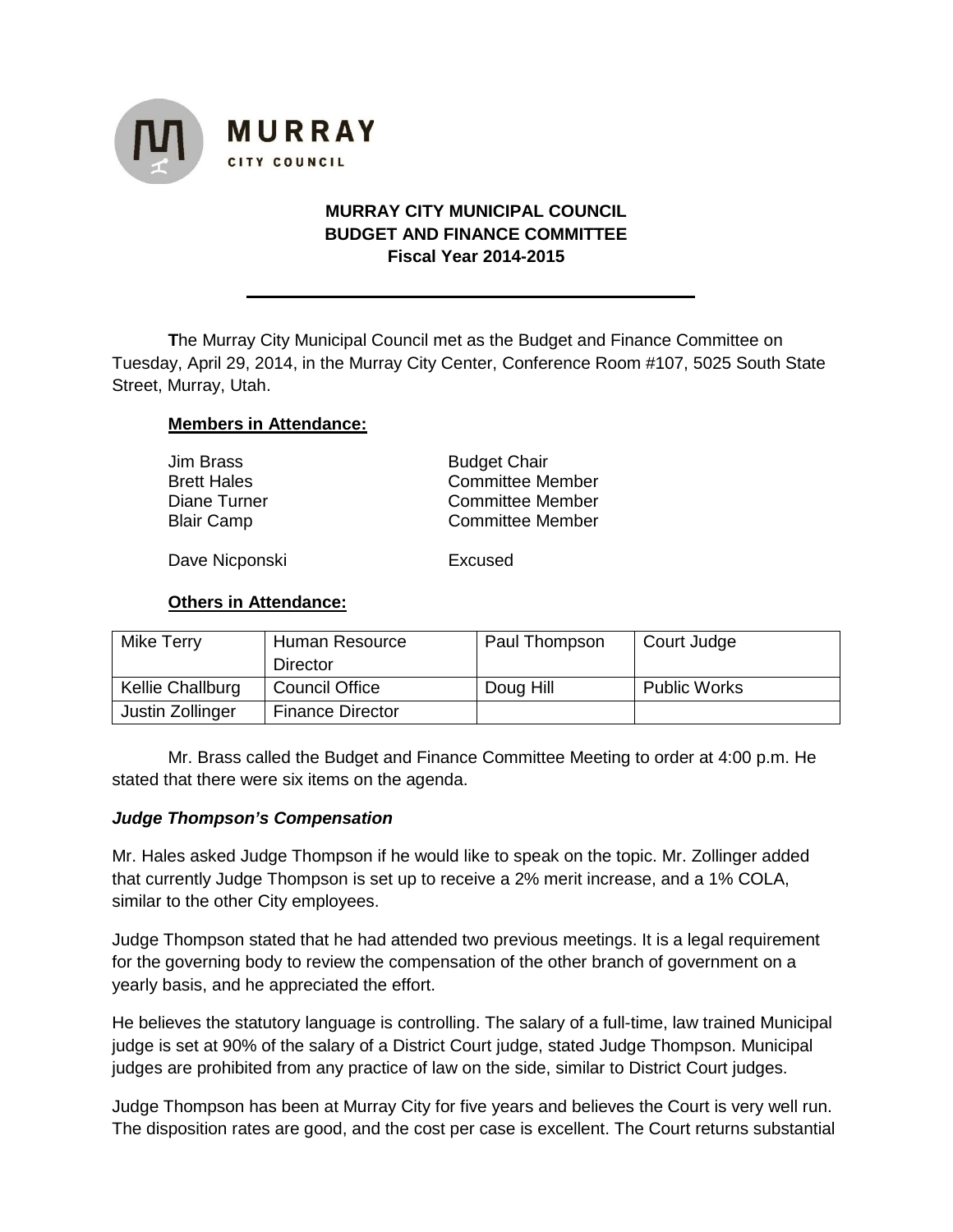amounts to the City, unlike all courts. The AOC (Administrative Office of the Court) recommends two judges for the caseload that Murray handles. He believes that Murray handles it fine with one judge due to good management.

Judge Thompson said he would like to be treated the same as West Jordan, South Jordan, Ogden, and Sandy judges that receive the 90% of the District Court salary, as well as substantial car allowances. Mr. Hales asked if Judge Thompson receives a car allowance. Judge Thompson said he receives \$100 per month.

Mr. Camp stated that he is supportive of the Judge receiving a fair compensation. He said they have heard from other employees the same argument that they are not being paid the same as their counterparts. He is unsure about carving out one position for an increase, even though the position is unique. He said it may have to be proven that court revenues could support the increase. He noted that he is in support of a raise for the Judge, but the budget this year is extremely tight. Mr. Camp asked to see the numbers and compare salaries.

Mr. Hales said the issue in question seems to be that the Judge isn't in agreement with the numbers received from the comparison. Judge Thompson said there are judges being paid comparably; Taylorsville, for example, but not the cities listed in the personnel manual as a benchmark. He has been a judge for the same number of years as those other judges, and the Murray Court returns hundreds of thousands to the City. He added that Salt Lake City has four and a half judges and is difficult to compare.

Mr. Hales asked what percentage of the salary range is the Judge's salary. Mr. Terry replied that the Judge is at 105% of the salary. Mr. Terry said that midpoint is \$100,000. Judge Thompson replied that he isn't aware of any judges in the valley earning less than \$100,000. Ms. Lopez explained that the City has a salary range for each pay grade. Mr. Hales asked if Judge Thompson feels like the range is incorrect. Judge Thompson stated that he feels like a comparison of apples to apples would be more accurate. Mr. Zollinger asked the length of employment of those other judges. Judge Thompson said that most judges have worked less years or the same number as himself. Judge Thompson said Ron Kunz of West Jordan has comparable years but earns the 90% of the District Court Judge, as well as a large car allowance. Clint Balmforth of South Jordan is also at the 90% level but has only worked for about three and a half years, stated Judge Thompson.

Judge Thompson said the Legislature raised the District Court Judge salary to approximately \$133,000, and the 90% level would be approximately \$120,000.

Ms. Lopez added that Judge Thompson is at 106% of the Murray City salary range for a pay grade 31. Judge Thomson said he isn't sure of the relevance or meaning of the pay ranges. Mr. Terry explained that salary ranges are used when comparing to other cities, and include minimums, maximums and mid-points. Judge Thompson said he doesn't know how the ranges compare, but knows that most of his colleagues make about \$17,000 more than he does.

Ms. Turner asked if caseloads were equivalent when comparing other cities. Judge Thompson said the caseload at Murray is higher than most. For example, Ogden has a similar caseload, but with two judges. South Jordan has about half of the caseload, and the judge in Midvale earns about \$115,000 with about half of the caseload also. The caseloads in Sandy and West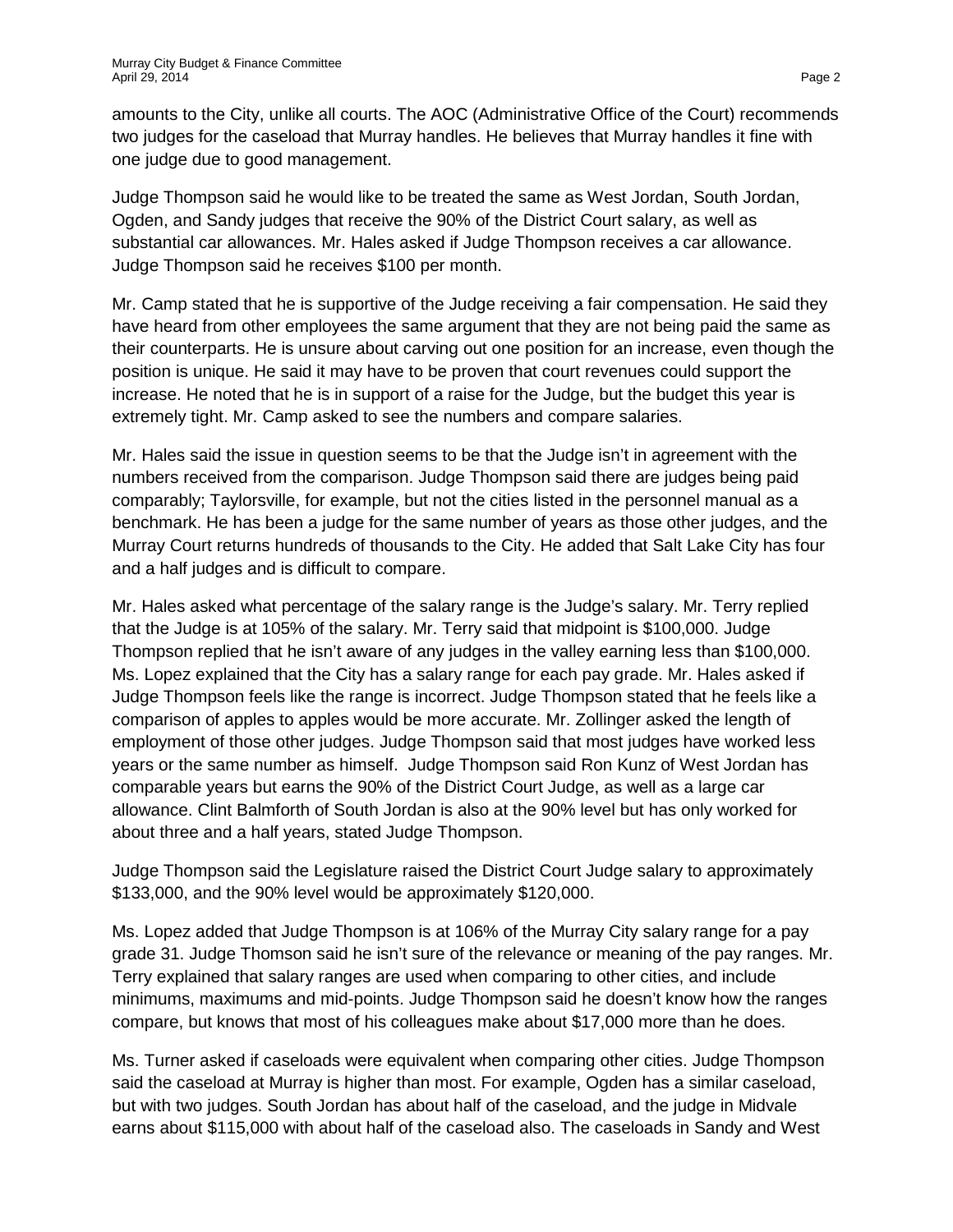Jordan are comparable, noted Judge Thompson. Ms. Turner added that seems like an important factor when comparing salaries also. Judge Thompson said he averages about 1,200 cases per month. Mr. Brass added that Ogden and Salt Lake City have a much larger population, with a higher revenue base. Murray City has a population of approximately 47,000 stated Mr. Brass.

Mr. Brass stated that if the City is out of line statutorily than it should be looked at, but otherwise it is difficult when the City doesn't have the revenue. The budget is very tight with the proposed employee raises, and he doesn't see how the City can financially support the increase, said Mr. Brass. He regrets the position, and is willing to review the statute and make sure the City is in compliance. Judge Thompson said the statutory range is between approximately \$60,000 and \$120,000 to account for rural judges, so the City is in compliance with the statute. Judge Thompson said when he compares his salary to the City attorney and others, it doesn't seem equitable.

Mr. Zollinger said that when he looks at the survey, it appears that the Ogden City judges earn \$104,000 and \$108,000 respectively. He stated that he found this information on the transparency website. Judge Thompson replied that information isn't correct, from his conversations with those judges. Mr. Zollinger asked if benefits were being included in the numbers that Judge Thompson received. Judge Thompson replied that it was not; it was simply wages, not benefits. Mr. Zollinger said the Orem and Provo judges appear to be at \$120,000.

Mr. Camp asked if the website that the information was found was the Utah's right to know website. Mr. Zollinger replied that this was the transparency website. Mr. Terry explained there are three websites for gathering salary information. This information comes from the State transparency website, which requires cities to upload information. Utah's right to know gets their information from this transparency website also.

Mr. Zollinger said that there are two judges in West Valley. Judge Thompson commented that those judges have Fridays off, and can do another part-time judgeship.

Mr. Zollinger asked Judge Thompson for his average hours worked. Judge Thompson said he works between 35-50 hours per week, depending on the caseload. He said he usually comes in about 8:40 and works until 5:30 or 6:00. There are two full calendars set every day, commented Judge Thompson.

Mr. Zollinger said the South Salt Lake Judge earns \$101,000. It is difficult to figure out the numbers from Sandy City, stated Mr. Zollinger. Judge Thompson said the judge in Sandy makes more than the 90% recommended amount because he has more than one judgeship.

Mr. Zollinger compared some of the cities on the survey. Judge Thompson said that some of the judges mentioned have more than one judgeship. Those judges received a waiver from the AOC to have other judgeships. Judge Thompson said he could do the same, but feels like it would hurt the Court to have him absent one day a week. The court would lose 20% of the volume, stated Judge Thompson. Mr. Zollinger added that the judge in Taylorsville also does the administrative duties, and that salary would be comparable after the 3% proposed increase. Judge Thompson replied that Taylorsville has two judges that handle the caseload. Judge Thompson said Murray has a hearing officer that can hear certain cases, usually first offenses.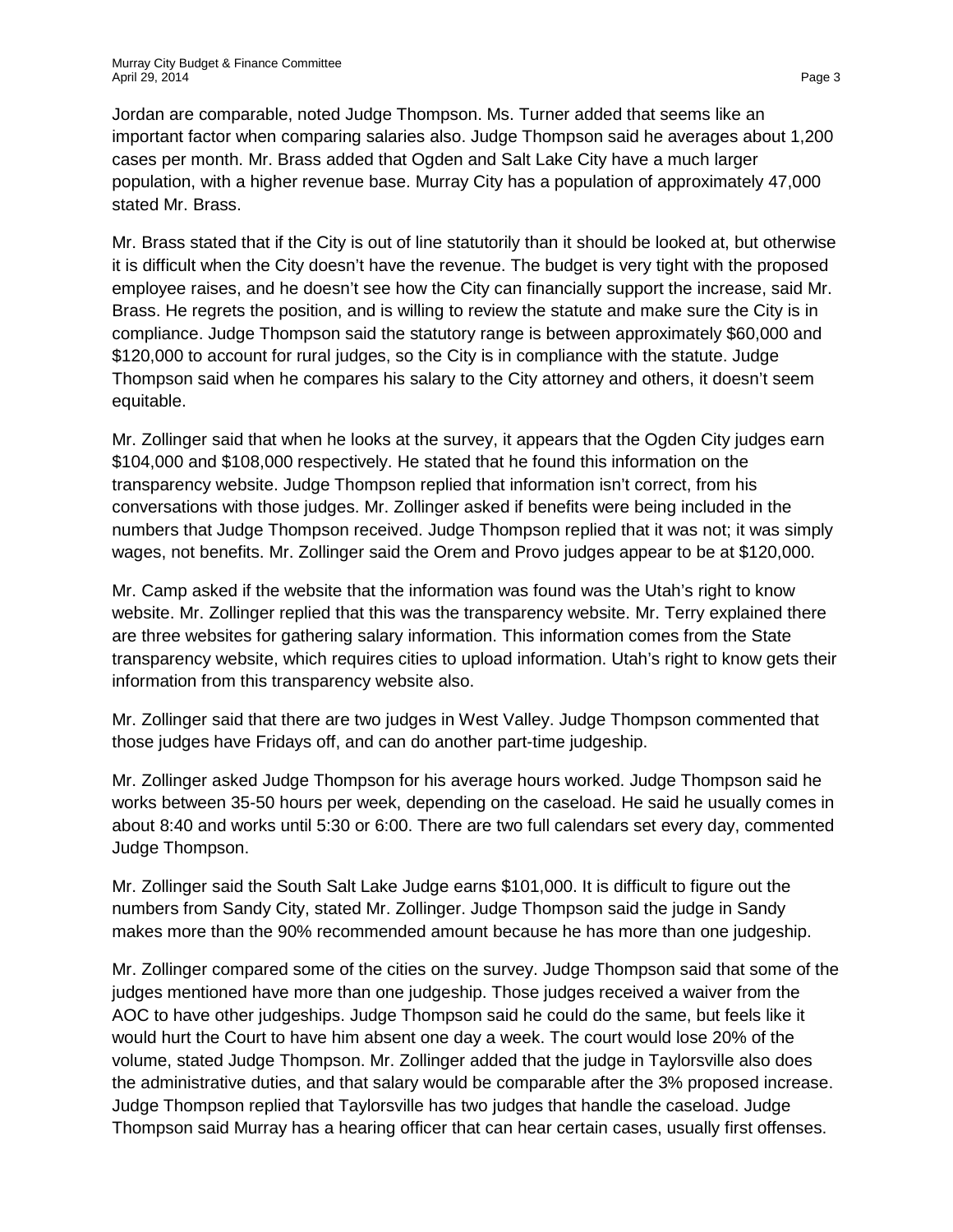Mr. Camp asked how the judge's salary compares after the 3% proposed increase. Mr. Zollinger replied that it won't be as high as Provo, Orem or Ogden but it is higher than West Valley and West Jordan. Judge Thompson said he disagrees with the information regarding the judge in West Jordan because he makes more than that amount given. Mr. Zollinger said Judge Thompson would be paid slightly higher than Taylorsville and South Salt Lake.

Mr. Brass asked when the budget will be adopted. Ms. Lopez replied it would be adopted on June 18<sup>th</sup>. Mr. Brass asked for more time to look into the wages and find more comparable data. He would like a straight answer before making the decision. He suggested making phone calls to ensure the information is correct.

Judge Thompson said he knows it is difficult in managing the budget and would just like to be on par with his colleagues.

Mr. Terry said from a HR standpoint, you have to compare salary ranges. Mr. Camp asked if actuals are on the website, or just ranges. Mr. Brass asked if the City has access to actual salaries in other cities. Mr. Terry said that he does have access, but that salary is entered by HR managers, and the other is the State website, entered by Finance Directors. Ms. Lopez stated that she can compare her numbers to the numbers Mr. Terry finds on the other website.

Mr. Brass said he would like to compare caseloads also, if possible. Ms. Lopez said she believes that information is available on the AOC website. Mr. Zollinger suggested determining actual hours worked also.

# *Health Care Opt-out Program*

Ms. Lopez said the health care opt-out program was previously explained to some of the Council Members, but this explanation is for the benefit of all the Council Members, because there is funding attached to the program. Mr. Zollinger said the funding is already accounted for in the budget.

Mr. Zollinger stated that there are some instances in the City where both husband and wife are employed by the City. The City is paying health insurance premiums for both employees. The opt-out costs the City about \$2,400 per year, compared to almost \$13,000 for an employee family health plan. The City would like to offer one of the spouses the opt-out rebate option, which is a payment of \$200 per month to the employee.

The City decided to offer this option to any eligible employee who has insurance from his or her spouse. With proof of other insurance, they may also receive the opt-out rebate of \$200 per month. Mr. Zollinger said the employee pays approximately \$180-\$190 per month in premiums; the employee would realize that savings in premiums, as well as the opt-out amount of \$2,400 per year.

The amount currently budgeted for the opt-out will cost the City \$33,000 per year, but would most likely be recovered in insurance premium costs.

Mr. Hales asked if this was an optional choice for the employee. Mr. Zollinger said that was correct. Mr. Terry added that in some cases, employees under age 26 could go back on their parents' health plan, and receive the opt-out payment.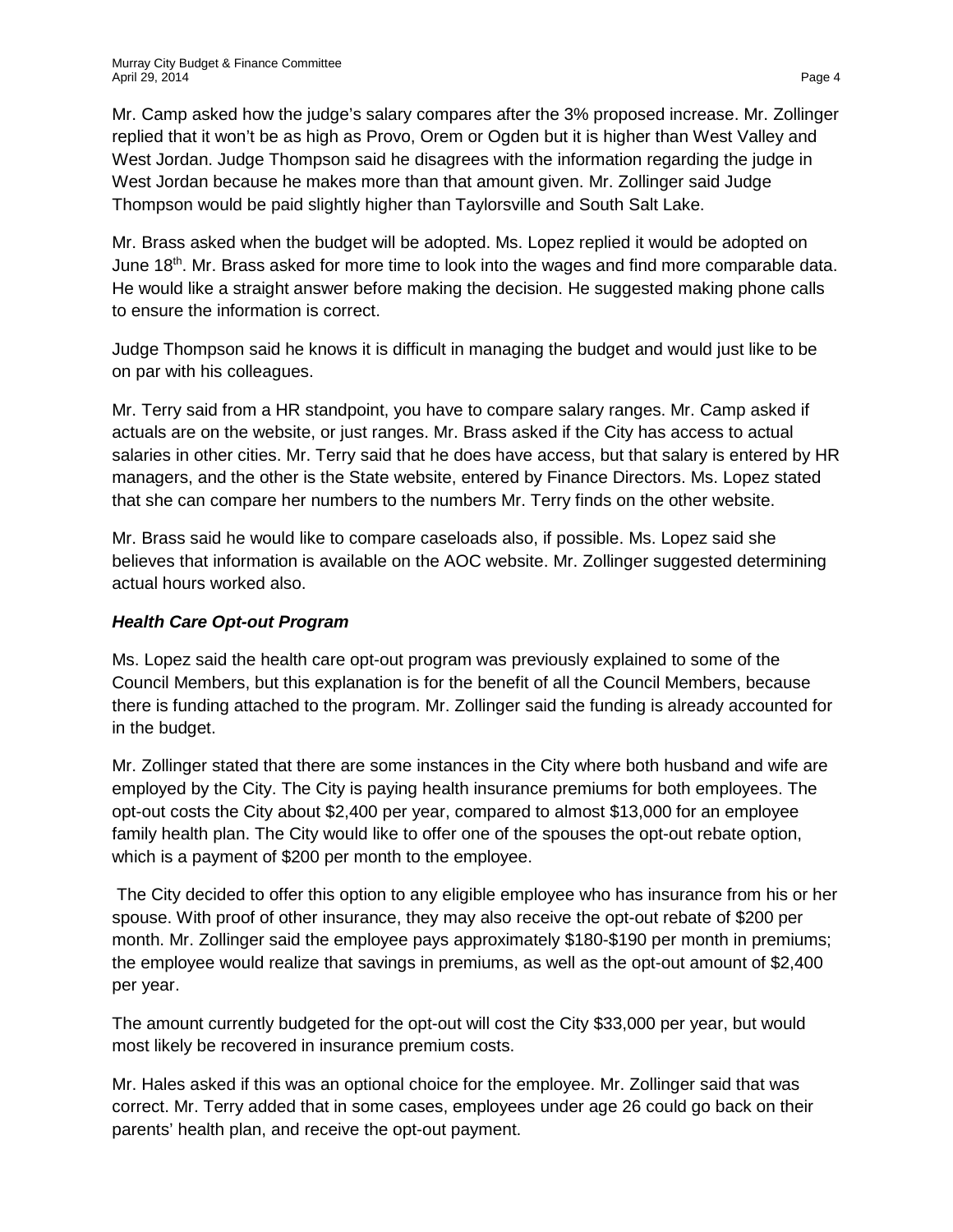Mr. Zollinger said the City will require proof of other insurance. The goal is not to have employees without insurance coverage, but to reduce costs. In the cases of both spouses having the City health plan, it is a large cost to the City, added Mr. Zollinger.

Mr. Hales asked how many employees are covered with the City health plan. Mr. Terry said all eligible employees, except 13, are covered by the City health plan.

Mr. Hales asked if PEHP requires a minimum number of employees to sign up for the insurance. Mr. Terry said PEHP requires 80% of the employees to enroll, and that would not be a problem.

Mr. Zollinger stated that Council is included in the opt-out rebate program.

Ms. Lopez stated that the City pays about \$12,000 per year for a family plan, and would see a substantial savings by paying \$2,400 as an opt-out.

Mr. Brass asked if everyone was in favor of leaving it in the budget. All agreed.

Mr. Zollinger added that the City has Tier I and Tier II employees in the State retirement plan, depending on the date of hire. The City currently contributes 401k payments to the Tier I nonpublic safety and fire department employees, and nothing to the Tier II employees. The City has included in the budget contributions to the Tier II employees also. This is the benefit that Murray City provides into the State retirement plan. This is an attempt to treat all the employees equally and will cost the City approximately \$32,000.

Mr. Terry clarified that Ms. Turner and Mr. Camp are both post-retired and don't receive contributions. Mr. Zollinger said he will research that issue. Mr. Zollinger said that change happened in July 2011 to prevent double dipping.

Mr. Zollinger said that Tier I firefighters receive 3%, and Tier I non-public safety employees receive a 4.2% contribution. Tier II employees will begin receiving this also, in an attempt to equalize the employees.

Mr. Terry handed out open enrollment information with the different options this year. There will be the traditional plan, as well as a high deductible plan offered.

Mr. Brass said the budget accounted for two Council Members to enroll in the insurance, but he will not be taking the insurance this year. There is money available if another Council Member wishes to enroll, or the money will be used for something else. Mr. Terry told the Council to show proof of other insurance and they can receive the opt-out rebate.

# *Roadways/Radar Speed Signs*

Mr. Brass said Ms. Turner requested a radar speed sign at Fontaine Bleu. Mr. Brass said that District 1 has received most of the speed signs thus far. This year, the proposed locations include three in District 1, two in District 3, one in District 2, one in District 4, and one in District 5. He stated that in fairness if Ms. Turner needs one in her District, she should get it. The question is what sign you eliminate, stated Mr. Brass.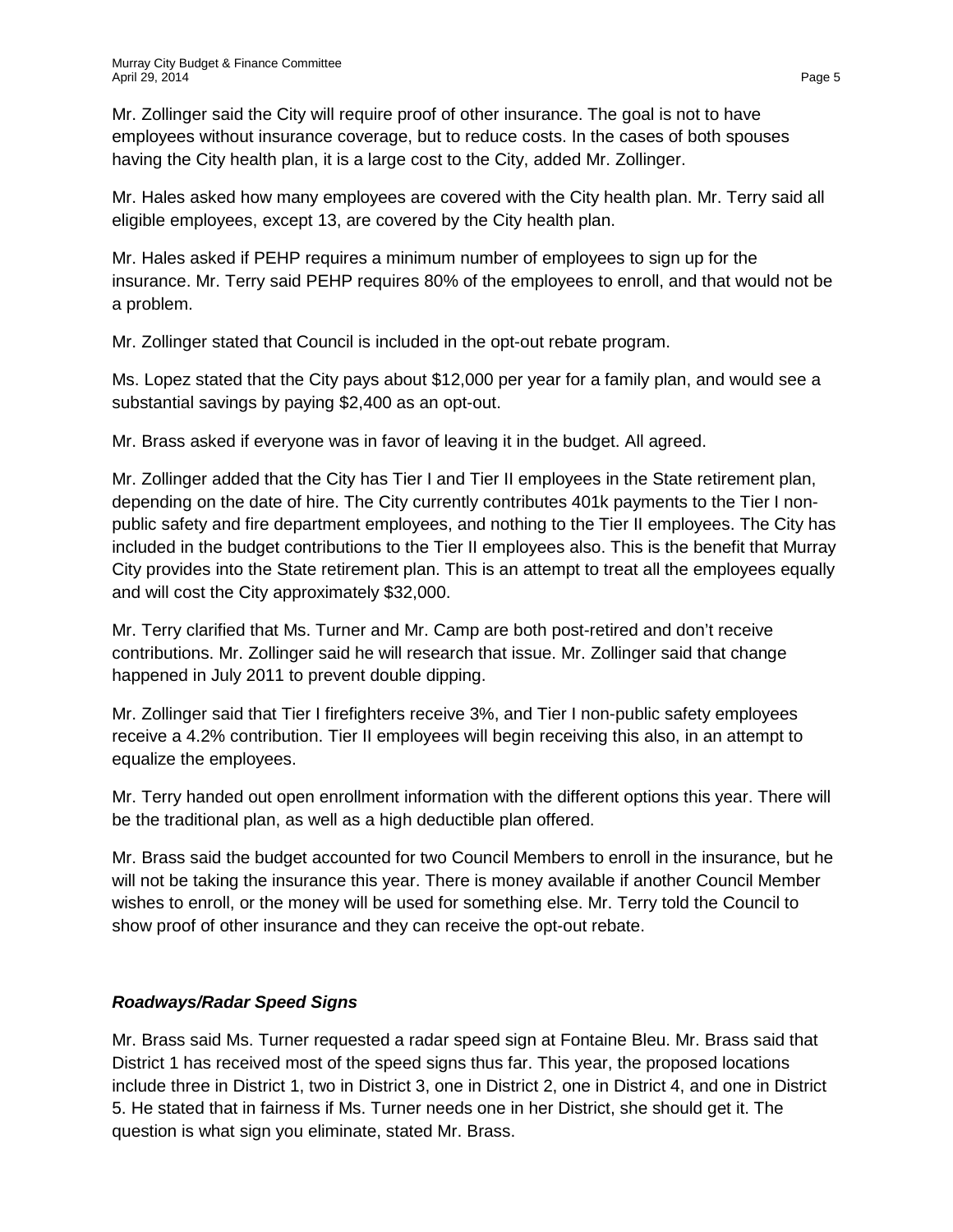Mr. Camp asked Mr. Hill is he was involved in the Traffic Safety Committee discussions. He said he wasn't but believes the signs were prioritized subjectively from feedback, not as a result of traffic studies. Mr. Camp noted that the Mayor mentioned Holstein Way and he agreed, with the construction there that a sign was needed. Mr. Hill said he was aware of at least four citizens that expressed concerns about speeding on Holstein Way. Mr. Hill disclosed that he lives on Holstein Way.

Mr. Hales asked how many signs are available. Mr. Brass said there were eight. Mr. Hales said he would like to see a sign on the other side of 725 East. Mr. Brass agreed that street is a concern also. He mentioned that he believes 4800 South is necessary. He would like a sign on Three Fountains Drive, but added it is a street with curves, so he could go either way. Mr. Camp clarified that the sign on 4800 South is a large sign, so really counts for two signs, so there is still a total of eight signs. Mr. Hill added that the difference in cost between a small sign and a large sign is \$1,100. He said the cost for a small sign is \$2,800 and \$3,900 for a large sign.

Mr. Brass commented that he would give up the sign on Vine Street. He asked where Loch Hawkins Drive was located. Mr. Brass looked at the map and discovered it was near 1300 West and Cimarron Drive. Mr. Hales said he isn't familiar with Loch Hawkins Drive. Mr. Hill said that someone from the Traffic Safety Committee would be a better source to answer their questions. Mr. Brass said that they would propose eliminating the sign on Vine Street and giving it to Fontaine Bleu Drive, and also eliminating Loch Hawkins Drive sign and putting in on 725 East. Mr. Brass asked that the change be made on the intent document.

Ms. Lopez confirmed the other signs would be located at: 4800 South, Avalon, Anderson, Walden Glen, Holstein Way and Three Fountains Drive.

# *Taylorsville Pedestrian Bridge*

Mr. Brass said he was intrigued by this bridge but didn't make it to the hotels to see the impact on them.

Mr. Hill said that Taylorsville is making the assumption that if the bridge is located further north on 4500 South that Murray City will negotiate with the hotel owners and bring it back to 4500 South where the right of way is. Murray has not had any conversations with the hotels regarding this location. It could potentially be a negative for the hotels and put the City in an awkward position. Mr. Brass commented that if it helps the three businesses to offer an outdoor parkway for exercise, then he might support it. If it isn't a benefit to the Murray businesses, then he would question the need for the bridge.

Mr. Brass said he was asked to look into it by Mr. Nicponski and he supports that, but would like to evaluate the benefit to the hotels and businesses. If the hotels don't want it, then there is the answer. If they do want it, then \$44,000 might be a good investment. He is concerned that it could end up costing more than that amount. Mr. Hill said Taylorsville is asking for \$44,000 to participate in the bridge, but would also ask for the cost to build and buy the right of way for the sidewalk. He hasn't run the estimates for that part of the project yet. Mr. Hill said UDOT (Utah Department of Transportation) has safer sidewalk funds that allow for sidewalks to be built adjacent to State roads. The City could apply for those funds, since 4500 South is a State road. There is still a lot of work to be done on this project to know whether it could be built, and what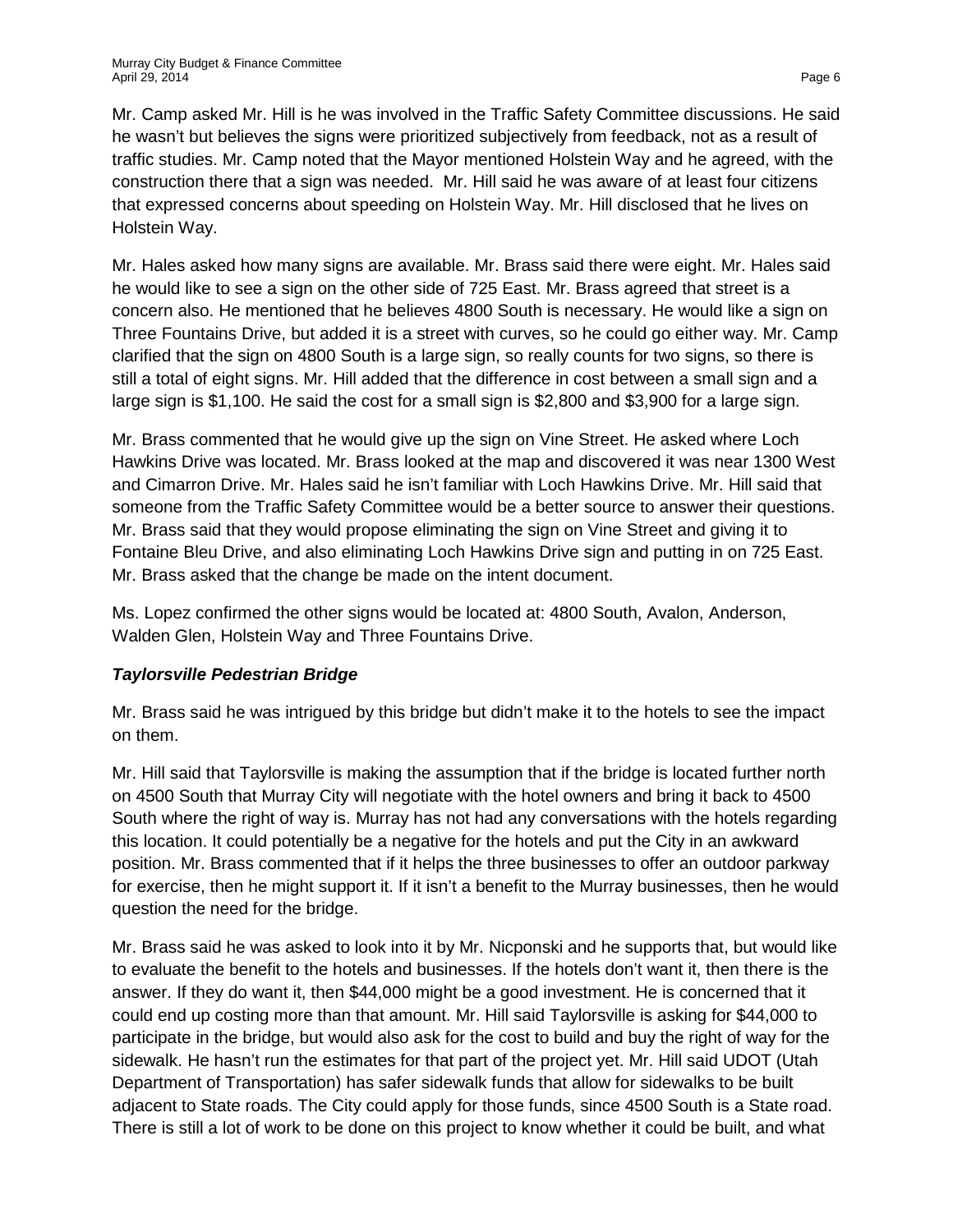the total cost would be. The \$44,000 would only go towards the construction of the bridge. Ms. Turner stated it sounds like more research needs to be done. Mr. Brass asked if Mr. Hill could run an estimate of the costs, before a decision is made.

Mr. Zollinger asked if Mr. Hill knew why they didn't want the bridge right next to 4500 South. Mr. Hill said he did not. Mr. Hill said the sidewalk is on the Taylorsville side, not the Murray side.

Mr. Brass asked that the decision be made at a later time. Mr. Zollinger said the project would be funded by one-time money, if the decision is made to fund it.

Mr. Hill noted that they could have conversations with the Hotel also, and run an estimate of the costs. Mr. Brass thanked Mr. Hill.

Mr. Camp asked if road projects were going to be discussed. Mr. Brass said he didn't believe roads were placed on contingency. Mr. Camp asked about 440 East and if it was scheduled for repair. Mr. Brass said to place roads on contingency to be discussed at the next meeting.

# *Clean Energy Vehicle Purchases and Conversions/House Bill 61*

Ms. Turner commented that she would like the City to get started and possibly put some money away for this project. She would like to start on two or three vehicles to show that the City is serious about this. She talked with Mr. Zollinger about setting aside \$15,000 for three vehicles. That would be the upfront cost of a conversion, and then the City would apply for funding from House Bill 61. Mr. Brass said the funding isn't guaranteed, and last year funding was given for three vehicles. Ms. Turner said that was correct and the assumption of funds cannot be made. It sounds like the Legislature wanted to see that the City was serious about the conversions, before giving any funds.

Mr. Brass commented that every City should make efforts to clean up the air. He commented that Mexico City made great improvements in pollution and now has particulates lower than Salt Lake City.

Mr. Brass asked where the \$15,000 would come from. Mr. Zollinger said it would come from reserves, as a one-time project expenditure. He would suggest using funds for three vehicles this year, and also make suggestions to the departments to purchase alternative fuel vehicles. Mr. Hales believes this will start the process and believes \$15,000 is worth it. Mr. Brass said this is comparable to the radar speed signs, in that it shows the citizens that Murray City is making efforts towards improvement.

Mr. Brass said he would like to evaluate the cost of improving the one alternative fuel pump in the City. He said it is a very slow pump, and the City should talk to Questar about that improvement. He said Salt Lake City converted the Sinclair on 900 South and West Temple to multiple CNG pumps.

Mr. Zollinger said he has a natural gas vehicle and fills up there in approximately two minutes. Mr. Brass said to evaluate that pump. Mr. Zollinger asked if the \$15,000 could come from nondepartmental since the converted cars could come from any department. Ms. Turner said the cost is \$5,500 each. Mr. Zollinger changed the amount to \$16,500. Mr. Zollinger said the amount could be re-evaluated at the end of the year for next year's budget.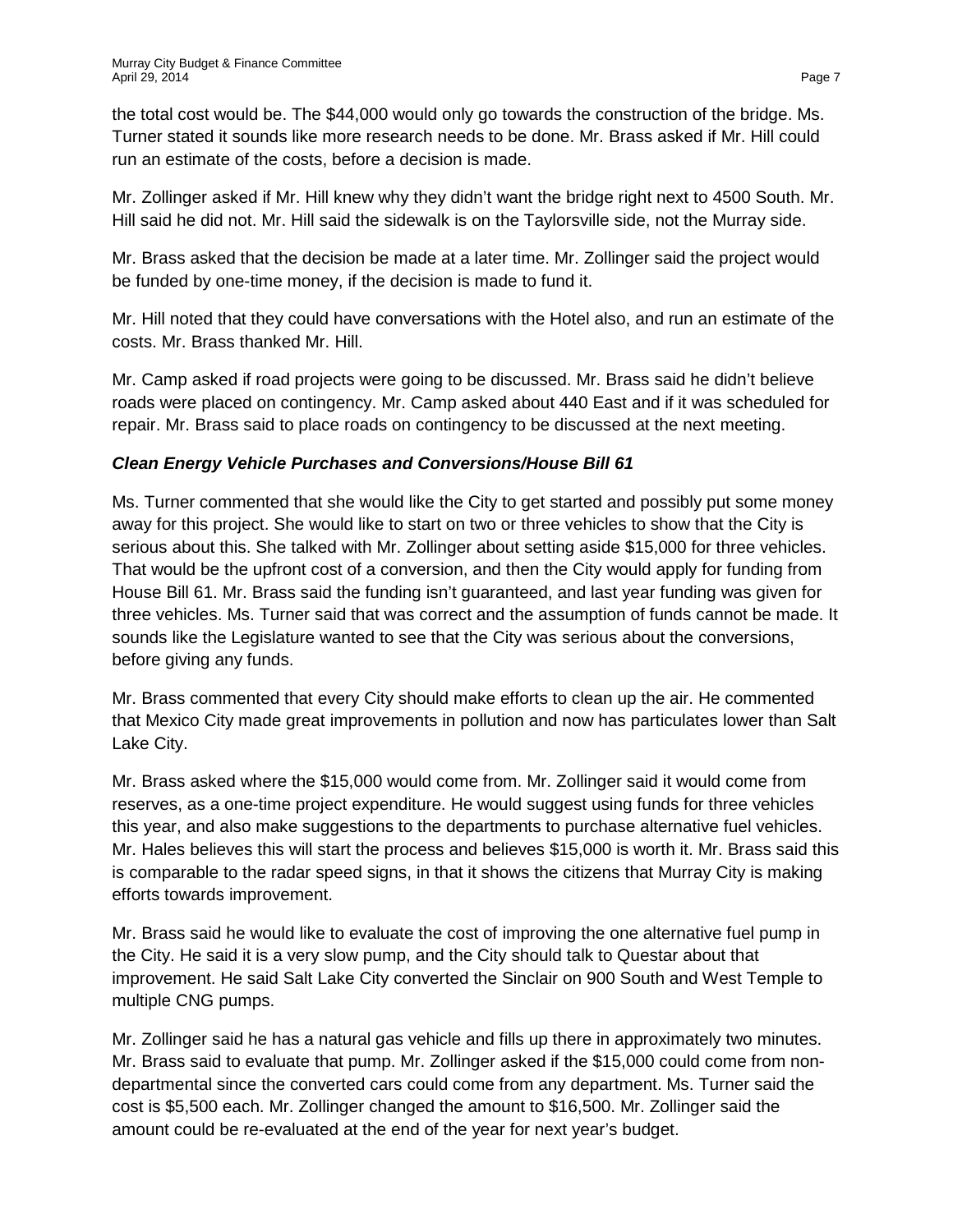Mr. Brass said to add to the intent document that the intent it to convert three vehicles this year, for this amount of money.

Mr. Zollinger added that money would be saved on fuel also; natural gas is \$1.60 per gallon currently.

Mr. Brass said that the cold temperatures in the east, a natural gas refinery and a refinery in Wyoming have recently blown up and therefore reduced the supply, which drives up the prices. These three events have impacted supply and would impact Murray power also, but expects prices to drop once these events are remedied.

## *General Fund Reserves*

Mr. Brass noted that he added reserves to the contingency list. Ms. Lopez stated that in 2013 the State Legislature approved a higher reserve amount for cities, up to 25% from 18%. Last year, the Council decided to increase the reserve amount to 19% and incrementally raise it year to year, until the maximum was reached. In the intent document for this year, the reserve amount should be 20% if the plan is still to gradually increase the percentage, stated Ms. Lopez.

Mr. Hales asked what the current reserve amount was. Mr. Zollinger stated that it was at 25%. Mr. Zollinger commented that one idea was to pay for the New City Hall out of pocket. Of the total reserves, \$6 million could be taken out of the General Fund, and \$3 million from Capital Projects to pay for a large amount of the New City Hall. An additional option is that a portion of the bottom level of the New City Hall be retail, and also have a portion available to lease as office space. The bond amount would cover the remainder of the building, less any revenue from the leased portions. The lessees would then pay for the bond, and in time if the City needs the space, then they could take over the leases at some point. That would take the reserves down to 5% to 7%. The minimum amount that the State requires is 5%, noted Mr. Zollinger.

Mr. Zollinger said he open to all options, but if the reserve level is kept at the maximum, then it would be better to draw from if needed for a New City Hall.

Mr. Brass said the philosophical discussion would involve roads needing to be paved, while the reserve amount is at 25%. On the other hand, if the mall collapses, then the City would struggle covering bills. He remarked on the recent shakeout training for emergency preparedness. Mr. Brass said previous scenarios involved the collapse of the mall, Costco, transformers exploding, etc. All of the rescue efforts would require money, and that is a good argument to keep the reserve levels at the maximum. If a transformer explodes, that is a \$3 million repair ticket, and would take about a year to get it up and running.

Mr. Brass said efforts have been made to store the servers in a different location than City Hall, which is helpful. He added that Kaysville keeps their back-up servers in Brigham City's EOC (Emergency Operations Center). He said that the City would still need access to the data, but in a major shake, all roads, and communications could be severed. Ms. Turner commented that a minor earthquake could bring City Hall down.

Mr. Zollinger commented that sales tax revenue from last year was approximately \$12.6 million. There was a positive variance this year, bringing the total to the \$13.1 million range. That is a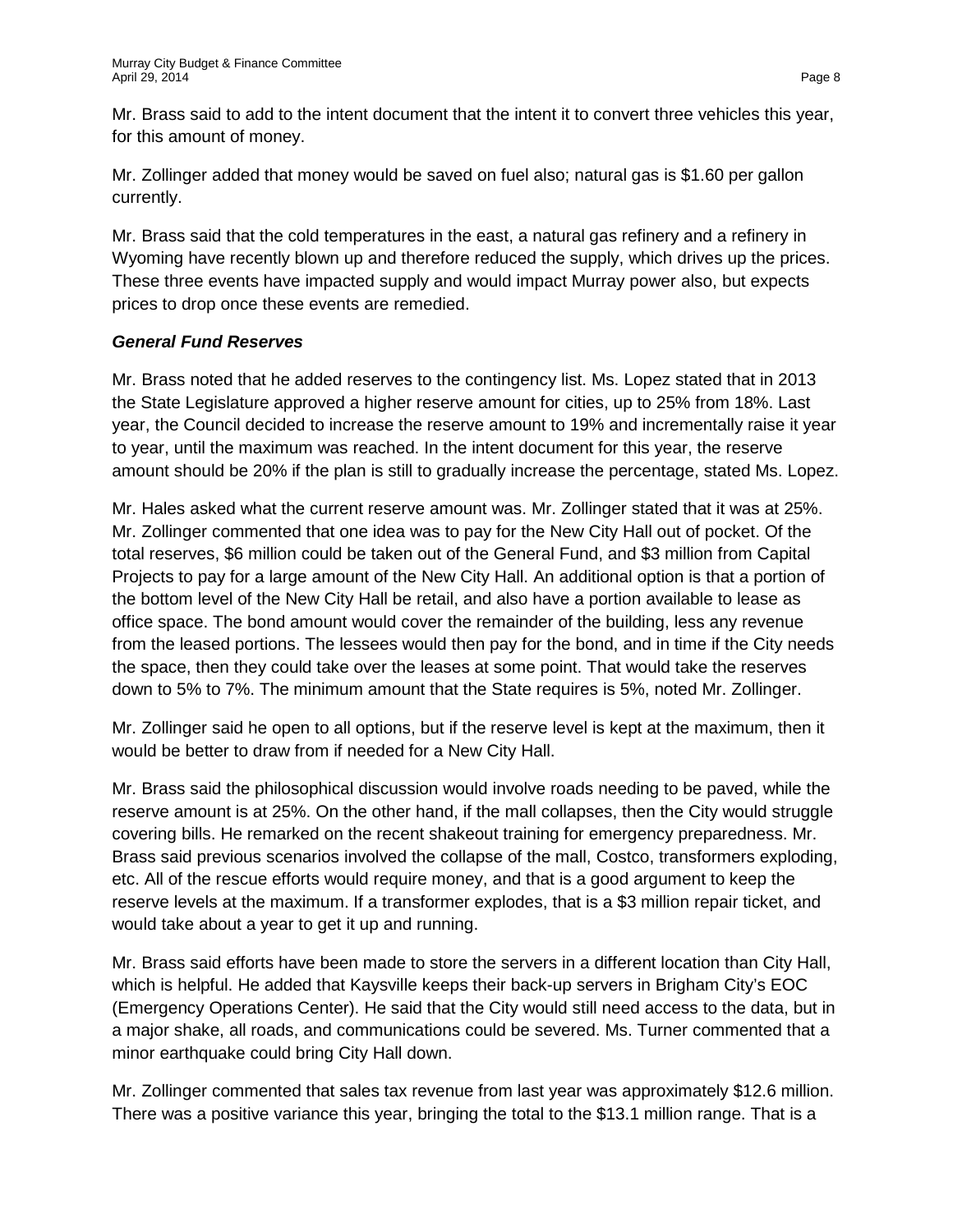4.5% positive variance. He said that if there is a recession, and those numbers drop to \$12.3 million for example, you have to draw on the reserves also. Murray City is so dependent on sales tax that the reserves act as a cushion when the path gets bumpy.

Mr. Brass said there will be a New City Hall discussion at the next RDA meeting. One of the options includes retail on the bottom. Another positive element is that there would not be height restrictions on the building, since it is in the downtown area. One important factor is that the Police Department needs to feel secure and comfortable. It is important also if the goal is to bring people to the downtown area, that the City Hall be downtown.

Mr. Zollinger commented that the existing property is RDA owned, so it can be redeveloped. Mr. Brass said an idea for end of project was high end residential for doctors and staff, and also a grocery store and parking structure on the existing property. Another option was to place the grocery store across the street at Lost Creek, and have everything connect with wide bridges, or a nice, wide, and open tunnel. He said it is time for input from the Council as to any other ideas.

#### *Intent Document Discussion*

There have been some minor changes and clarifications to the intent document, noted Mr. Brass. Ms. Lopez said that the latest revision made by herself and Mr. Nakamura is available with changes highlighted. She added that Mr. Nakamura didn't like the section about the midyear evaluation for employees so that was removed.

The General Fund Reserves section needed a decision on the desired amount to leave in reserves. Mr. Brass said he would leave the written amount at 20% and is aware that the City already has 25%, but that allows for some flexibility.

Mr. Zollinger said he is still hoping for high revenue at year end, and would take that amount determined and move it to reserves. Mr. Camp noted that it states that the reserves amount should be at least 20%, so that could be higher.

Ms. Lopez said that the department savings plan would be continued from previous years. The departments would still receive 75% of any funds saved to be used for next year's CIP projects, provided that the reserves are still a minimum 20% of the budget. Mr. Zollinger stated that simply means that reserves would be funded before transferring monies to the CIP.

Ms. Lopez added the two paragraphs on the clean energy vehicles and conversions. Mr. Brass asked her to add that the intent is to fund three vehicles at a total cost of \$16,500 this year.

Ms. Lopez said she would add the chosen streets for radar speed signs to the list.

Ms. Lopez asked if the Council would like the wording from Mr. Hill included regarding the cemetery. He said a study could be done to determine the number of lots that could be sold if the unnecessary roads were removed; and the amount needed from the sale of the lots to make a zero impact on the cemetery budget. Mr. Camp said he believes that was the recommendation from the CIP committee.

Mr. Brass said at some point the discussion should be had regarding the acquisition of more land for the cemetery to expand. Mr. Hales said that many residents that have lived their lives in